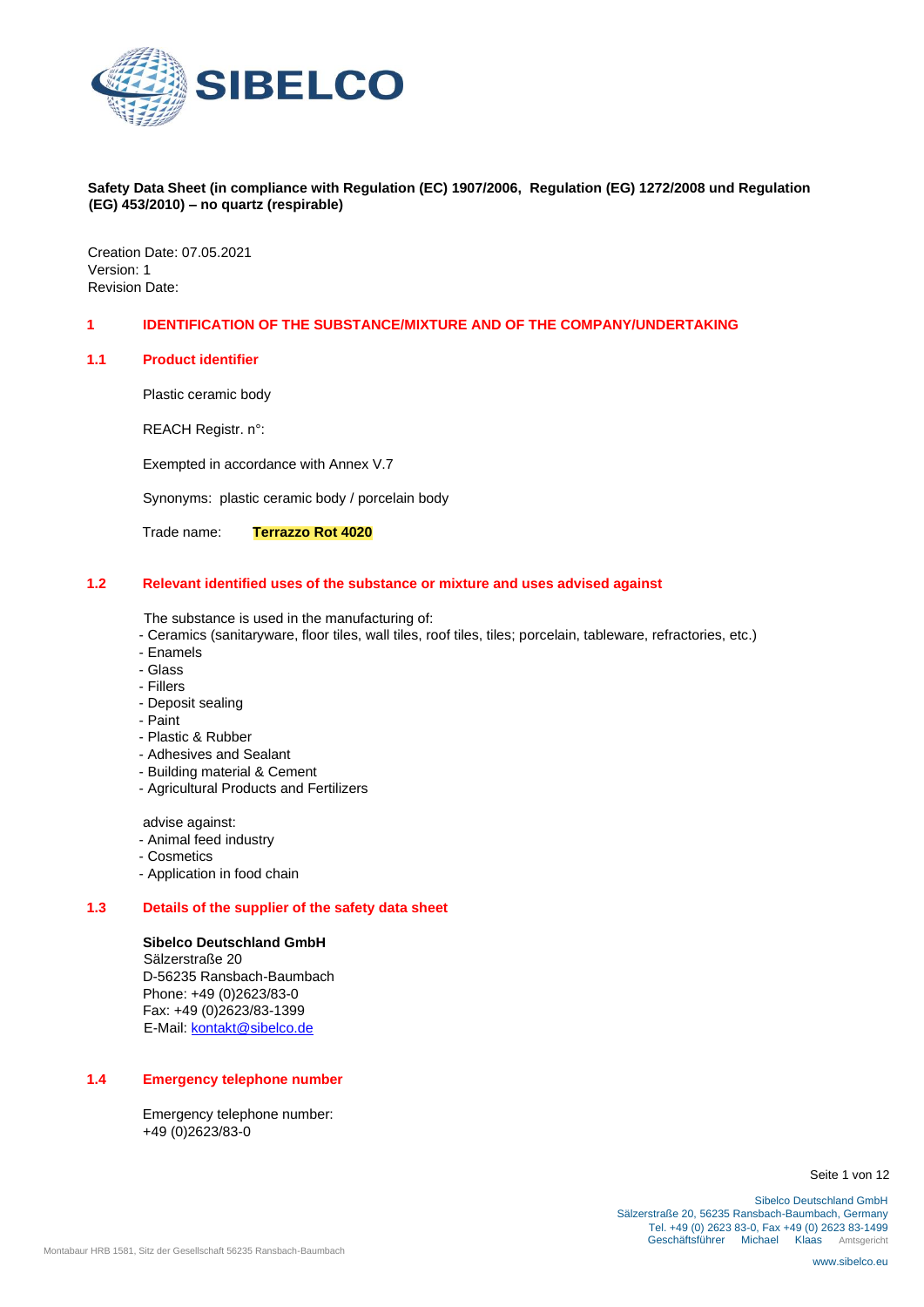

Creation Date: 07.05.2021 Version: 1 Revision Date:

Available outside office hours?

 $\Box$  Yes  $\boxtimes$  No

# **2 HAZARDS IDENTIFICATION**

# **2.1 Classification of the substance or mixture**

This product does not meet the criteria for classification as hazardous as defined in the Regulation EC 1272/2008 and in Directive 67/548/EEC.

Depending on the type of handling and use (e.g. grinding, drying), airborne respirable crystalline silica (quartz - cristobalite) may be generated. Prolonged and/or massive inhalation of respirable crystalline silica dust may cause lung fibrosis, commonly referred to as silicosis. Principal symptoms of silicosis are cough and breath-lessness. Occupational exposure to respirable crystalline silica dust should be monitored and controlled. This product should be handled with care to avoid dust generation.

Regulation EC 1272/2008: No classification Classification EU (67/548/EEC) : No classification \*Type of measurement: EN15051, Teil 3

#### **2.2 Label elements**

None

# **2.3 Other hazards**

This product is an inorganic substance and does not meet the criteria for PBT or vPvB in accordance with Annex XIII of REACH.

Seite 2 von 12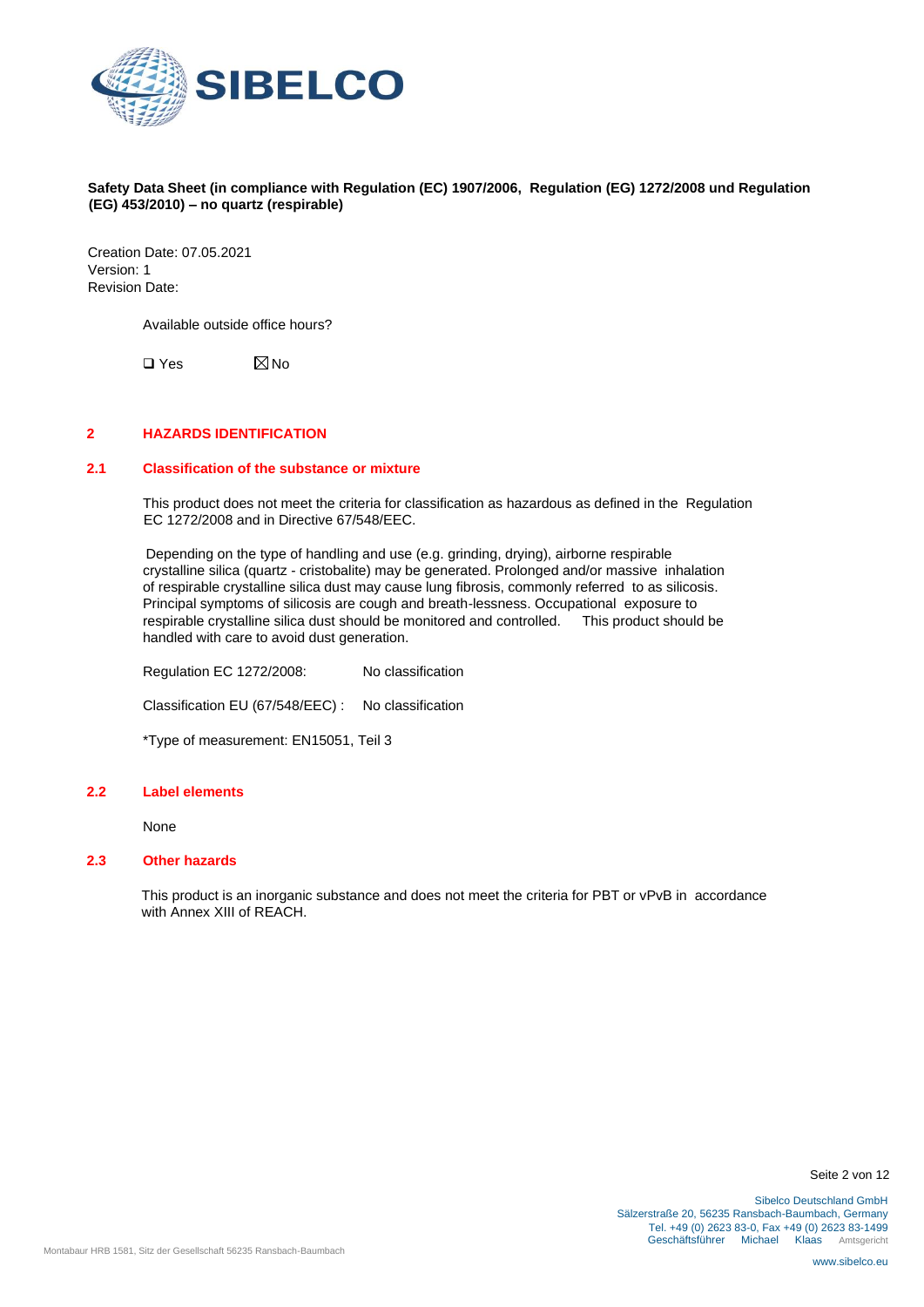

Creation Date: 07.05.2021 Version: 1 Revision Date:

### **3 COMPOSITION/INFORMATION ON INGREDIENTS**

### **3.1 Main constituent**

| Name %                  | by weight  | EINECS Nr. | CAS-No.         | EU-Classification |
|-------------------------|------------|------------|-----------------|-------------------|
| Kaolinitic clay         | $25 - 45%$ | 310-127-6  | 999999-99-4     | No classification |
| Kaolin                  | $5 - 15%$  | 310-194-1  | $1332 - 58 - 7$ | No classification |
| <b>Nephelin Syenite</b> | $10 - 30%$ | 270-666-7  | 37244-96-5      | No classification |
| Ironoxide               | $1 - 10\%$ | 215-168-2  | 1309-37-1       | No classification |
| Chamotte                | $30 - 50%$ | 296-473-8  | 92704-41-1      | No classification |

# **3.2 Impurities**

None

# **4 FIRST AID MEASURES**

# **4.1 Description of first aid measures**

### **Eye contact**

Rinse with copious quantities of water and seek medical attention if irritation persists.

#### **Inhalation**

Movement of the exposed individual from the area to fresh air is recommended.

#### **Ingestion**

No first-aid measure required.

# **Skin contact**

No special first aid measures necessary.

# **4.2 Most important symptoms and effects, both acute and delayed**

No acute and delayed symptoms and effects are observed.

# **4.3 Indication of any immediate medical attention and special treatment needed**

No specific actions are required.

Seite 3 von 12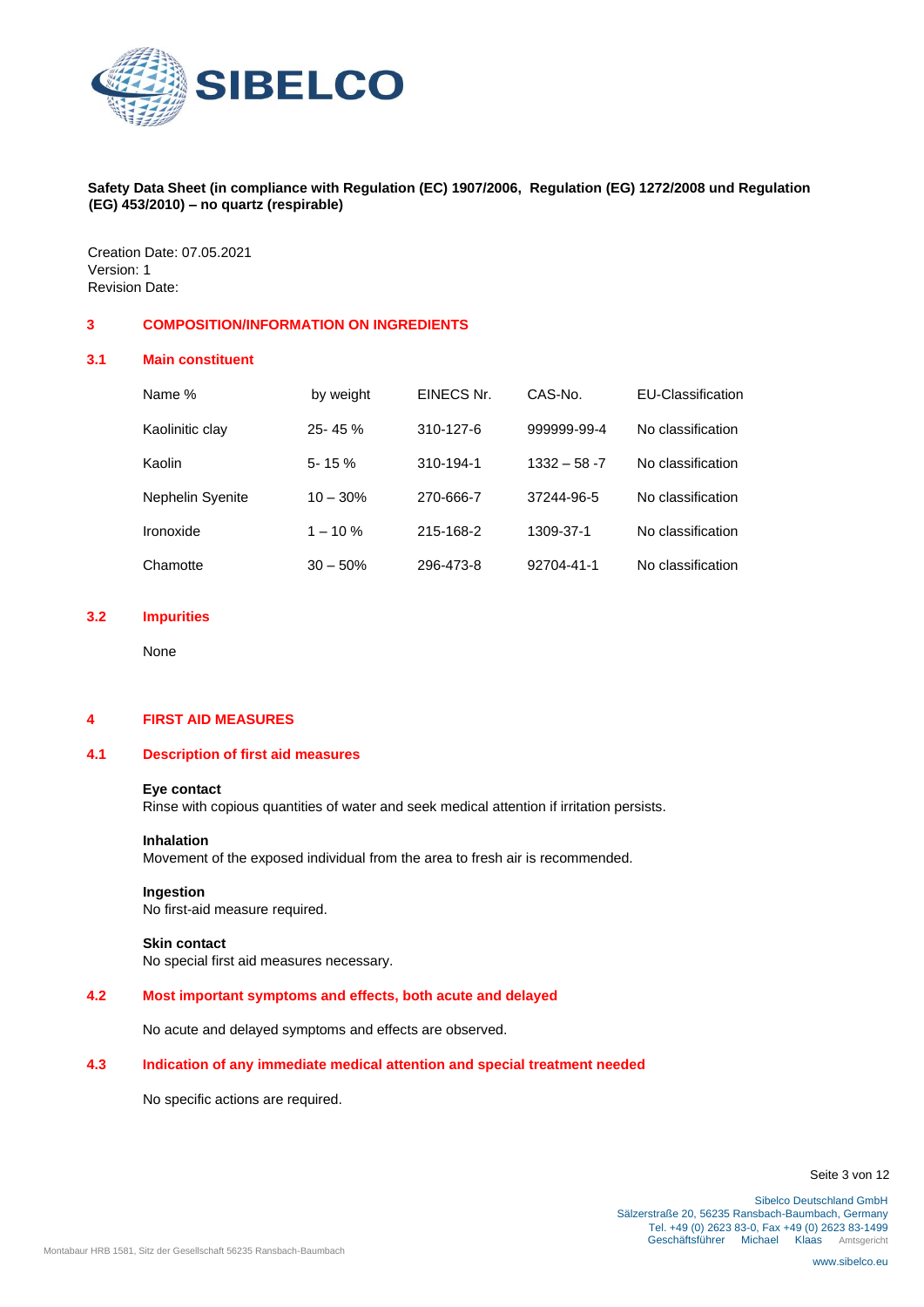

Creation Date: 07.05.2021 Version: 1 Revision Date:

#### **5 FIREFIGHTING MEASURES**

#### **5.1 Extinguishing media**

No specific extinguishing media is needed.

# **5.2 Special hazards arising from the substance or mixture**

Non-combustible. No hazardous thermal decomposition.

#### **5.3 Advice for firefighters**

No specific fire-fighting protection is required.

### **6 ACCIDENTAL RELEASE MEASURES**

### **6.1 Personal precautions, protective equipment and emergency procedures**

Avoid airborne dust generation, wear personal protective equipment in compliance with national legislation.

# **6.2 Environmental precautions**

No special requirements.

# **6.3 Methods and material for containment and cleaning up**

Avoid dry sweeping and use water spraying or vacuum cleaning systems to prevent airborne dust generation. Wear personal protective equipment in compliance with national legislation.

### **6.4 Reference to other sections**

See sections 8 and 13.

# **7 HANDLING AND STORAGE**

### **7.1 Precautions for safe handling**

- **7.1.1** Avoid airborne dust generation. Provide appropriate exhaust ventilation at places where airborne dust is generated. In case of insufficient ventilation, wear suitable respiratory protective equipment. Handle packaged products carefully to prevent accidental bursting. If you require advice on safe handling techniques, please contact your supplier or check the Good Practice Guide referred to in section 16.
- **7.1.2** Do not to eat, drink and smoke in work areas; wash hands after use; remove contaminated clothing and protective equipment before entering eating areas.

Seite 4 von 12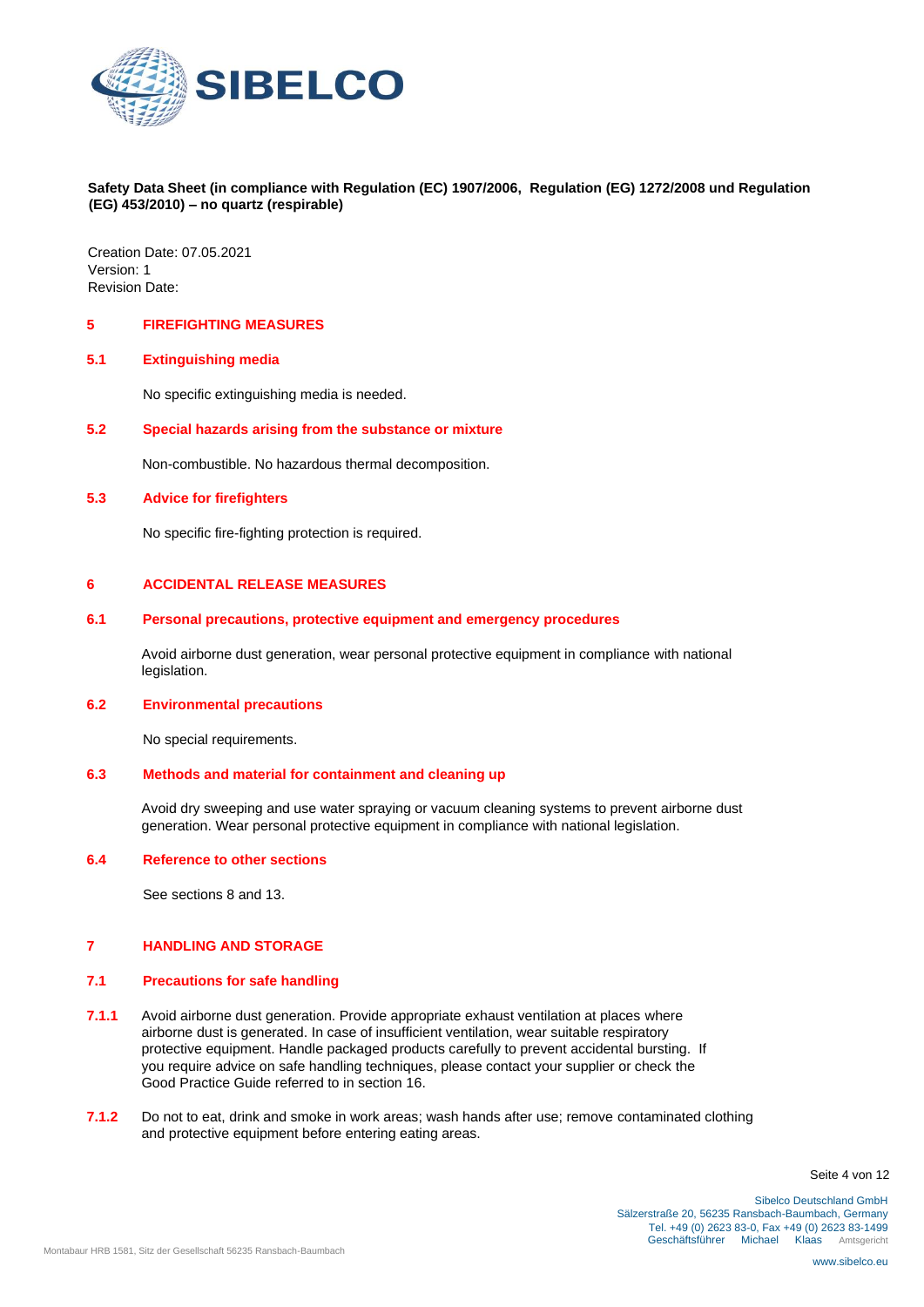

Creation Date: 07.05.2021 Version: 1 Revision Date:

#### **7.2 Conditions for safe storage, including any incompatibilities**

#### **Technical measures/ Precautions**

Minimise airborne dust generation and prevent wind dispersal during loading and unloading. Keep containers closed and store packaged products to prevent accidental bursting.

### **7.3 Specific end use(s)**

If you require advice on specific uses, please contact your supplier or check the Good Practice Guide referred to in section 16.

#### **8 EXPOSURE CONTROLS/PERSONAL PROTECTION**

#### **8.1 Control parameters**

Follow workplace regulatory exposure limits for all types of airborne dust (e.g. total dust, respirable dust, and respirable crystalline silica dust).

For the equivalent limits in other countries, please consult a competent occupational hygienist or the local regulatory authority.

# **8.2 Exposure controls**

# **8.2.1 Appropriate engineering controls**

Minimise airborne dust generation. Use process enclosures, local exhaust ventilation or other engineering controls to keep airborne levels below specified exposure limits. If user operations generate dust, fumes or mist, use ventilation to keep exposure to airborne particles below the exposure limit. Apply organisational measures, e.g. by isolating personnel from dusty areas. Remove and wash soiled clothing.

#### **8.2.2 Individual protection measures, such as personal protective equipment**

(a) Eye/Face protection

Wear safety glasses with side-shields in circumstances where there is a risk of penetrative eye iniuries.

(b) Skin protection

No specific requirement. For hands, see below. Appropriate protection (E.g. protective clothing, barrier cream) is recommended for workers who suffer from dermatitis or sensitive skin.

Hand protection

Appropriate protection (e.g. gloves, barrier cream) is recommended for workers who suffer from dermatitis or sensitive skin. Wash hands at the end of each work session.

Seite 5 von 12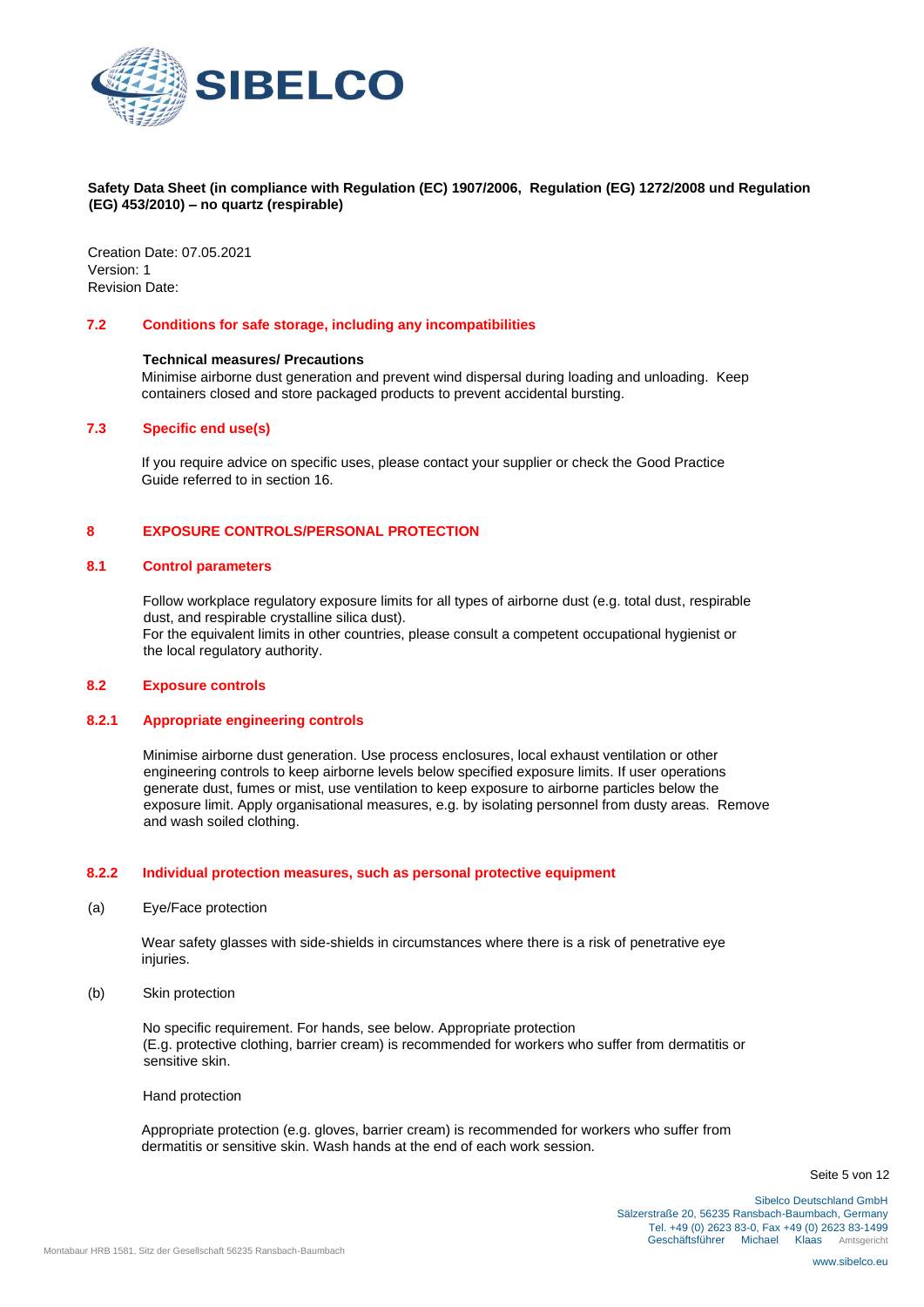

Creation Date: 07.05.2021 Version: 1 Revision Date:

#### (c) Respiratory protection

In case of prolonged exposure to airborne dust concentrations, wear a respiratory protective equipment that complies with the requirements of European or national legislation.

#### **8.2.3 Environmental exposure controls**

Avoid wind dispersal.

#### **9 PHYSICAL AND CHEMICAL PROPERTIES**

#### **9.1 Information on basic physical and chemical properties**

- (a) Colour: red
- (b) Appearance: solid ( plastic ) (c) Odour: Odourless
- (d) Odour threshold: Not relevant
- (e) pH (100 g/l water at 20 $^{\circ}$ C): 5 8
- (f) Melting point/freezing point: Not available
- (g) Relative density: 2.6 g/cm<sup>3</sup>
- (h) Solubility(ies):
	- Solubility in water: Negligible
		- Solubility in hydrofluoric acid Yes
- **9.2 Other information**

No other information

# **10 STABILITY AND REACTIVITY**

**10.1 Reactivity** 

Inert, not reactive.

**10.2 Chemical stability** 

Seite 6 von 12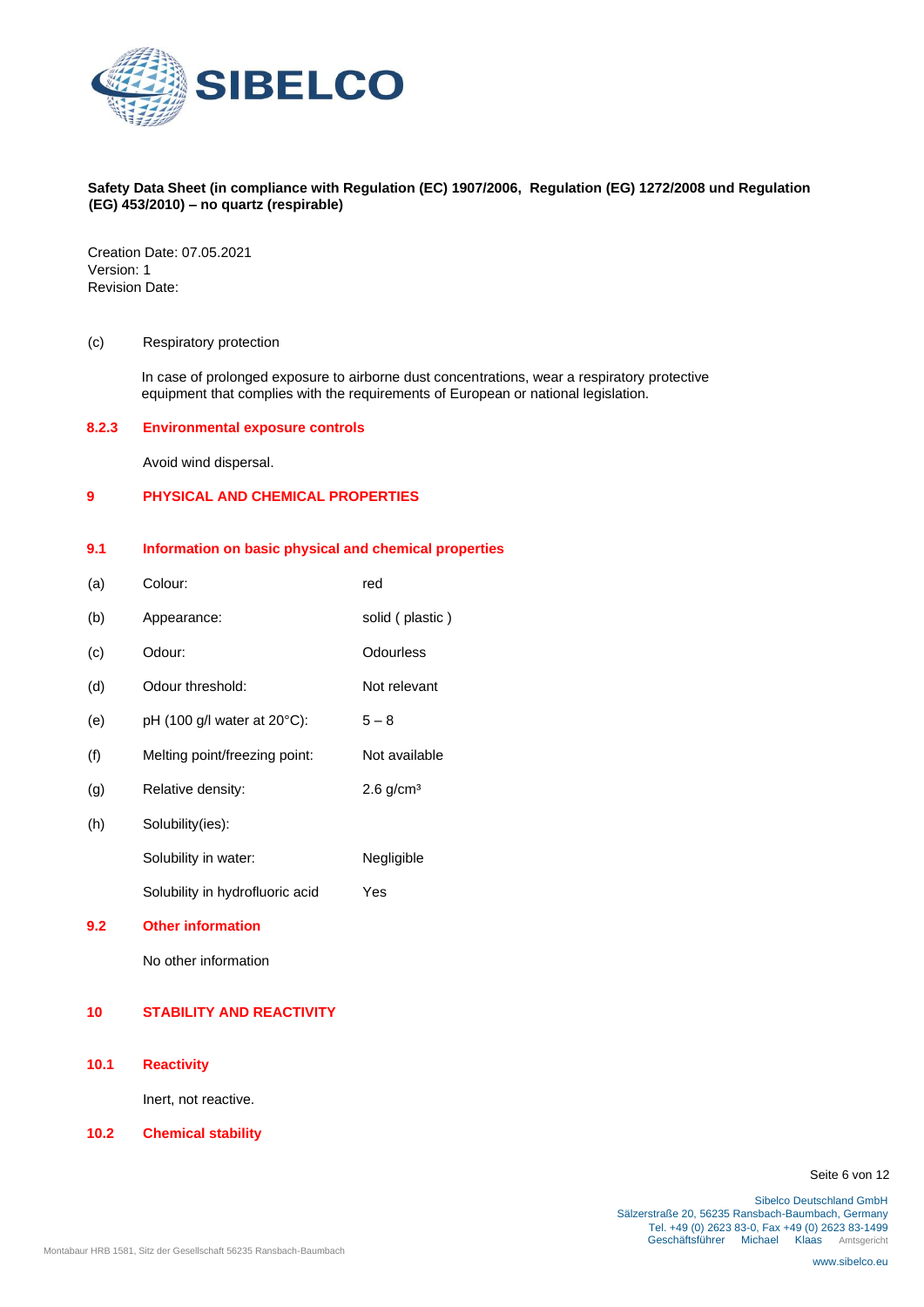

Creation Date: 07.05.2021 Version: 1 Revision Date:

Chemically stable.

# **10.3 Possibility of hazardous reactions**

No hazardous reactions.

#### **10.4 Conditions to avoid**

Not relevant

### **10.5 Incompatible materials**

No particular incompatibility.

#### **10.6 Hazardous decomposition products**

Not relevant

# **11 TOXICOLOGICAL INFORMATION**

# **11.1 Information on toxicological effects**

(a) Acute toxicity

Based on available data, the classification criteria are not met.

(b) Skin corrosion/irritation

Based on available data, the classification criteria are not met

(c) Serious eye damage/irritation

Based on available data, the classification criteria are not met

(d) Respiratory or skin sensitisation

Based on available data, the classification criteria are not met

(e) Germ cell mutagenicity

Based on available data, the classification criteria are not met

(f) Carcinogenicity

Based on available data, the classification criteria are not met

(g) Reproductive toxicity

Seite 7 von 12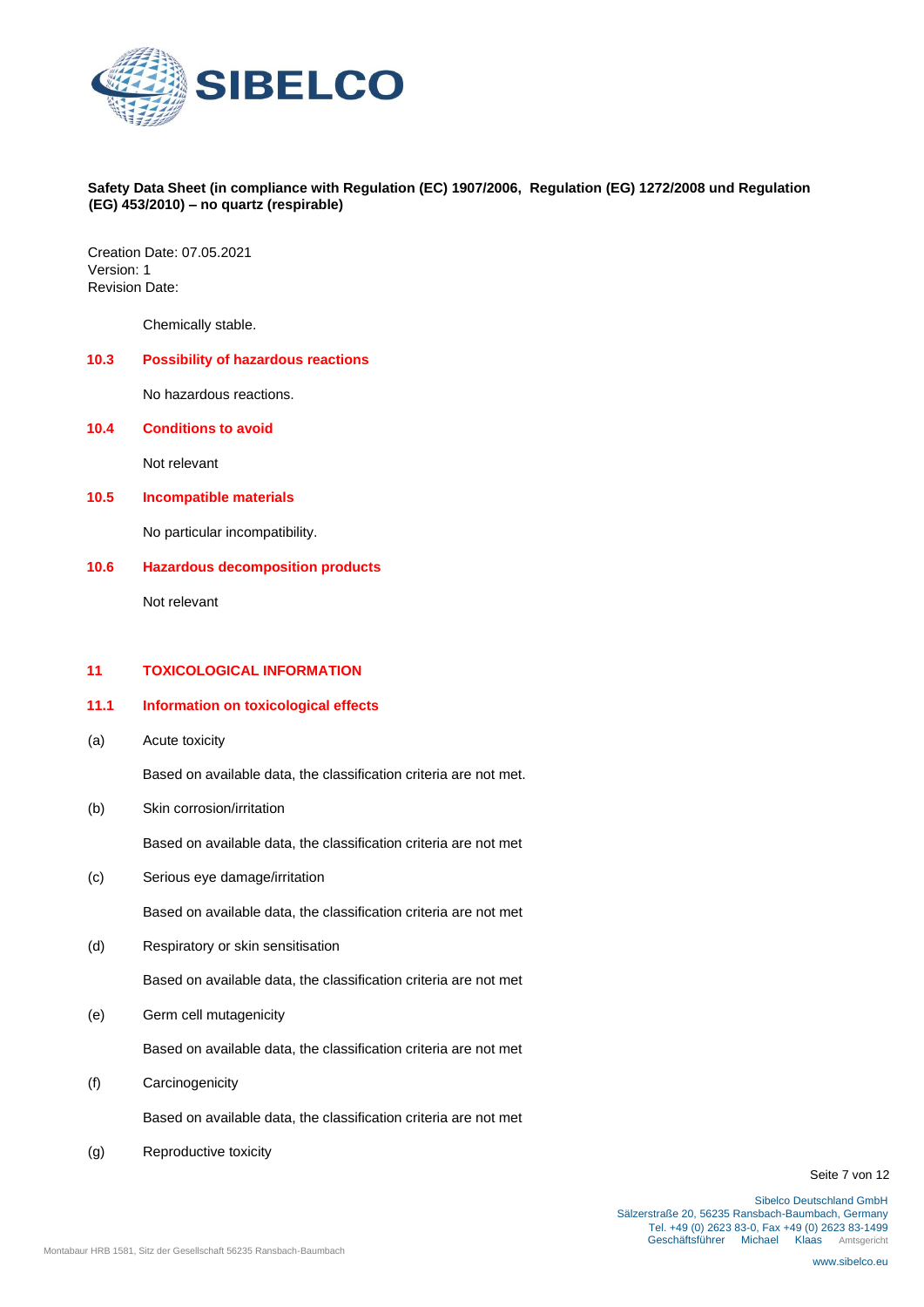

Creation Date: 07.05.2021 Version: 1 Revision Date:

Based on available data, the classification criteria are not met

(h) STOT-single exposure

Based on available data, the classification criteria are not met

(i) STOT-repeated exposure

Based on available data, the classification criteria are not met

(j) Aspiration hazard

Based on available data, the classification criteria are not met.

# **12 ECOLOGICAL INFORMATION**

**12.1. Toxicity** 

Not relevant

**12.2. Persistence and degradability** 

Not relevant

**12.3. Bioaccumulative potential** 

Not relevant

**12.4. Mobility in soil** 

Negligible

### **12.5. Results of PBT and vPvB assessment**

Not relevant

**12.6. Other adverse effects** 

No specific adverse effects known.

#### **13 DISPOSAL CONSIDERATIONS**

#### **13.1 Waste treatment methods**

Waste from residues/unused products Where possible, recycling is preferable to disposal. Can be disposed of in compliance with local regulations.

Seite 8 von 12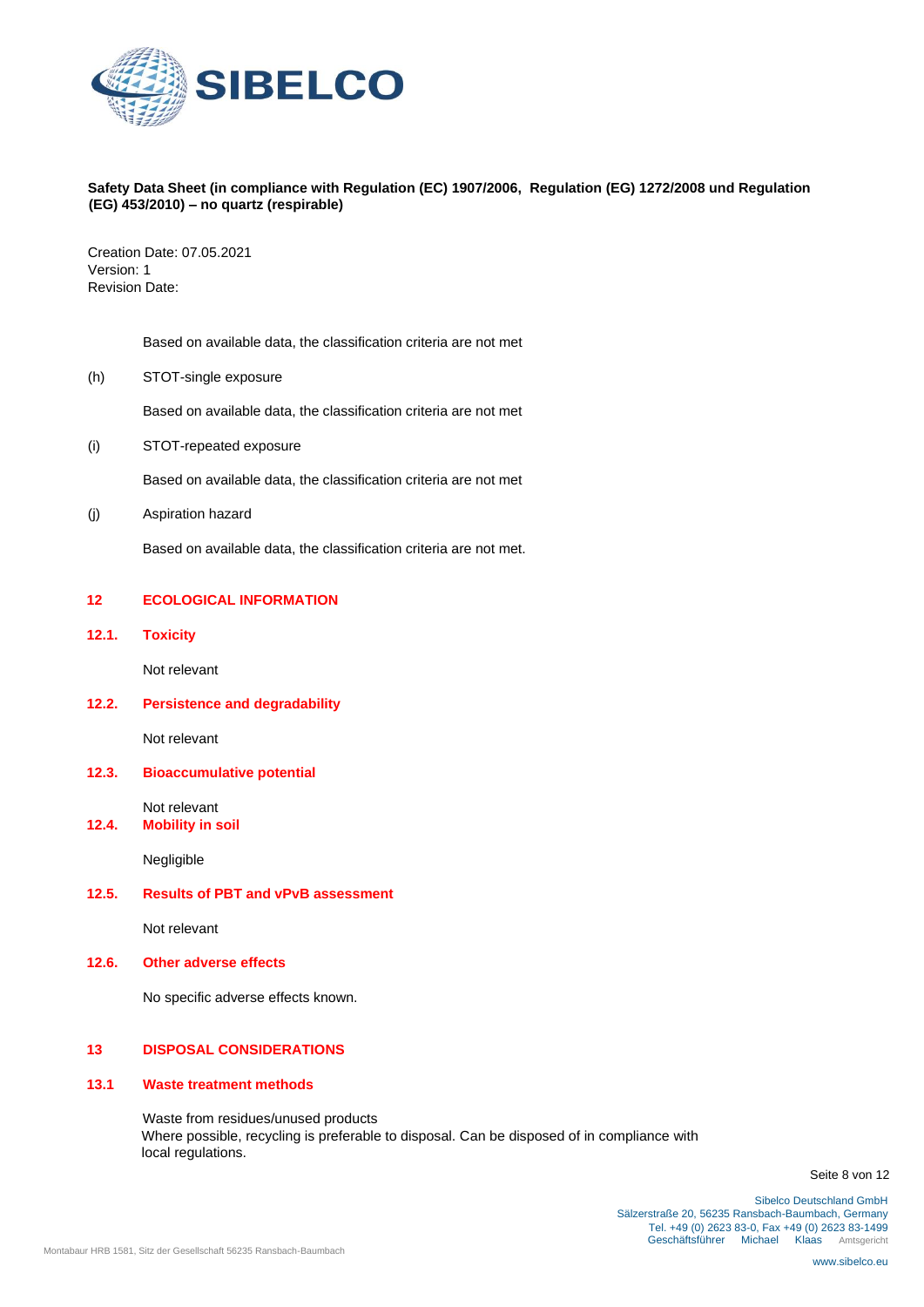

Creation Date: 07.05.2021 Version: 1 Revision Date:

Packaging

Dust formation from residues in packaging should be avoided and suitable worker protection assured. Store used packaging in enclosed receptacles. Recycling and disposal of packaging should be carried out in compliance with local regulations. The

re-use of packaging is not recommended. Recycling and disposal of packaging should be carried out by an authorised waste management company.

# **14. TRANSPORT INFORMATION**

**14.1 UN number** 

Not relevant

# **14.2 UN proper shipping name**

Not relevant

## **14.3 Transport hazard class(es)**

| ADR:       | Not classified |
|------------|----------------|
| IMDG:      | Not classified |
| ICAO/IATA: | Not classified |
| RID:       | Not classified |

# **14.4 Packing group**

Not relevant

#### **14.5 Environmental hazards**

Not relevant

# **14.6 Special precautions for user**

No special precautions.

# **14.7 Transport in bulk according to Annex II of MARPOL 73/78 and the IBC Code**

Not relevant

### **15. REGULATORY INFORMATION**

# **15.1 Safety, health and environmental regulations/legislation specific for the substance or mixture**

International legislation/requirements:

Seite 9 von 12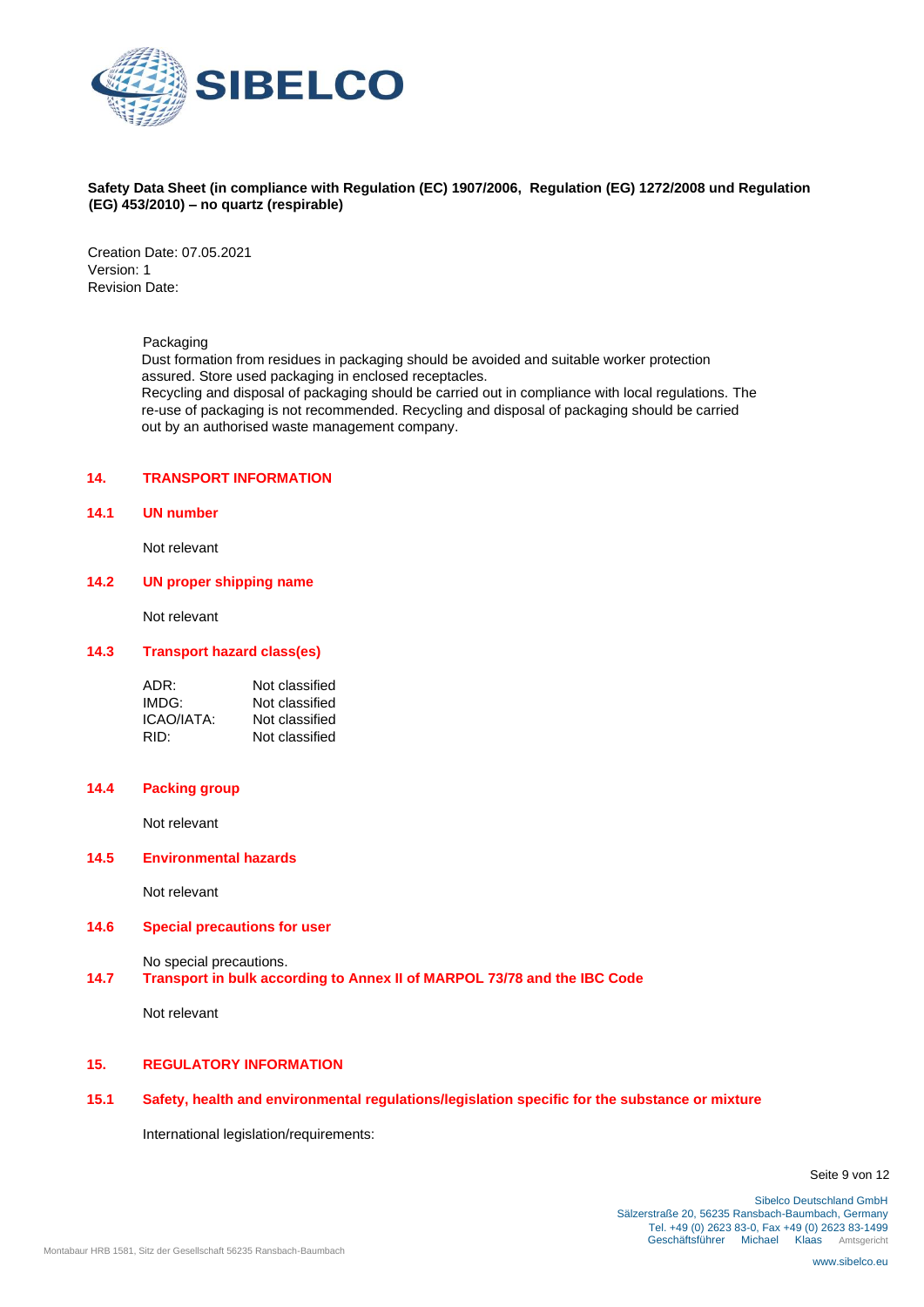

Creation Date: 07.05.2021 Version: 1 Revision Date:

Non

# **15.2 Chemical safety assessment**

Exempted from REACH Registration in accordance with Annex V.7.

### **16. OTHER INFORMATION**

Indication of the changes made to the previous version of the SDS

None

#### **Third party materials**

Insofar as materials not manufactured or supplied by Sibelco Deutschland GmbH are used in conjunction with, or instead of Sibelco Deutschland GmbH materials, it is the responsibility of the customer himself to obtain, from the manufacturer or supplier, all technical data and other properties relating to these and other materials and to obtain all necessary information relating to them. No liability can be accepted in respect of the use of Sibelco Deutschland GmbH's product in conjunction with materials from another supplier.

#### **Dioxins**

The material may contain trace amounts (parts per trillion) of naturally occurring dioxin congeners (PCDD, PCDF) including TCDD. 2,3,7,8. TCDD has been classified as a known human carcinogen by the IARC in Monograph 69 (1997). If this material is used for food, feed, or cosmetic purposes, it is highly recommended to check whether it fulfils the requirements of relevant legislation, in particular with regards to dioxins content."

#### **Social Dialogue on Respirable Crystalline Silica**

A multi-sectoral social dialogue agreement on Workers Health Protection through the Good Handling and Use of Crystalline Silica and Products Containing it was signed on 25 April 2006. This autonomous agreement, which receives the European Commission's financial support, is based on a Good Practices Guide. The requirements of the Agreement came into force on 25 October 2006. The Agreement was published in the Official Journal of the European Union (2006/C 279/02). The text of the Agreement and its annexes, including the Good Practices Guide, are available from http://www.nepsi.eu and provide useful information and guidance for the handling of products containing respirable crystalline silica. Literature references are available on request from EUROSIL, the European Association of Industrial Silica Producers.

Seite 10 von 12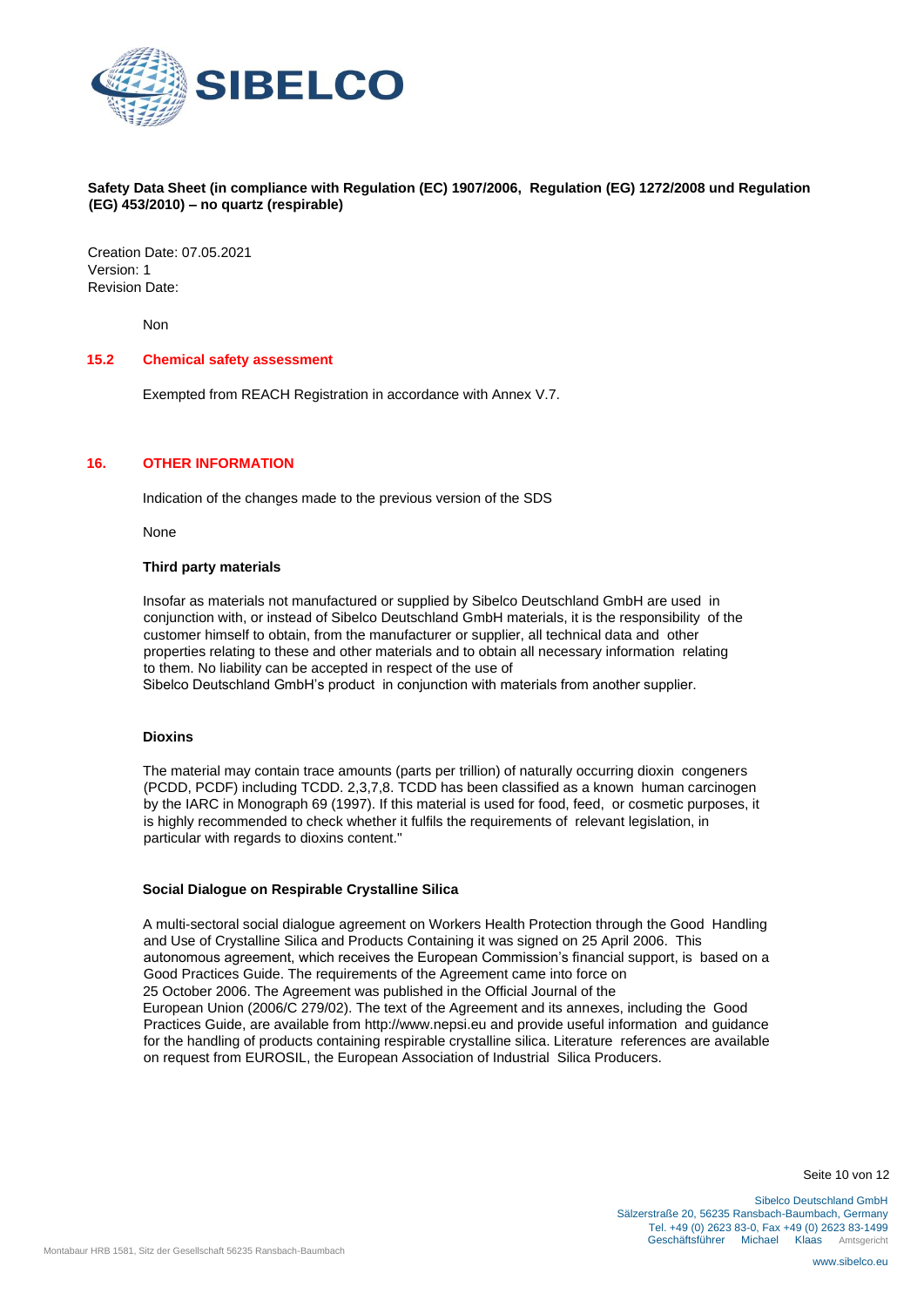

Creation Date: 07.05.2021 Version: 1 Revision Date:

> Prolonged and/or massive exposure to respirable crystalline silica-containing dust may cause silicosis, a nodular pulmonary fibrosis caused by deposition in the lungs of fine respirable particles of crystalline silica.

> In 1997, IARC (the International Agency for Research on Cancer) concluded that crystalline silica inhaled from occupational sources can cause lung cancer in humans. However it pointed out that not all industrial circumstances, nor all crystalline silica types, were to be incriminated. (IARC Monographs on the evaluation of the

carcinogenic risks of chemicals to humans, Silica, silicates dust and organic fibres, 1997, Vol. 68, IARC, Lyon, France.)

In June 2003, SCOEL (the EU Scientific Committee on Occupational Exposure Limits) concluded that the main effect in humans of the inhalation of respirable crystalline silica dust is silicosis. "There is sufficient information to conclude that the relative risk of lung cancer is increased in persons with silicosis (and, apparently, not in employees without silicosis exposed to silica dust in quarries and in the ceramic industry). Therefore preventing the onset of silicosis will also reduce the cancer risk…" (SCOEL SUM Doc 94-final, June 2003).

So there is a body of evidence supporting the fact that increased cancer risk would be limited to people already suffering from silicosis. Worker protection against silicosis should be assured by respecting the existing regulatory occupational exposure limits and implementing additional risk management measures where required (see section 16 below).

Health & Safety Executive (specific for UK): Detailed reviews of the scientific evidence on the health effects of crystalline silica have been published by HSE (Health and Safety Executive, UK) in the Hazard Assessment Documents EH75/4 (2002) and EH75/5 (2003). The HSE points out on its website that "Workers exposed to fine dust containing quartz are at risk of developing a chronic and possibly severely disabling lung disease known as "silicosis". In addition to silicosis, there is now evidence that heavy and prolonged workplace exposure to dust containing crystalline silica can lead to an increased risk of lung cancer. The evidence suggests that an increased risk of lung cancer is likely to occur only in those workers who have developed silicosis.

### **Training**

Workers must be informed of the presence of crystalline silica and trained in the proper use and handling of this product as required under applicable regulations.

Prolonged and/or excessive exposure to respirable dust may cause mucous membrane and respiratory irritation and lung injury with symptoms of shortness of breath and reduced pulmonary function. Inhalation of dust may cause irritation of nose, throat and respiratory passages.

#### **Liability**

Such information is to the best of Sibelco Deutschland GmbH knowledge and believed accurate and reliable as of the date indicated. However, no representation, warranty or guarantee is made to its accuracy, reliability or completeness. It is the user's responsibility to satisfy himself as to the suitability and completeness of such information for his own particular use.

Seite 11 von 12